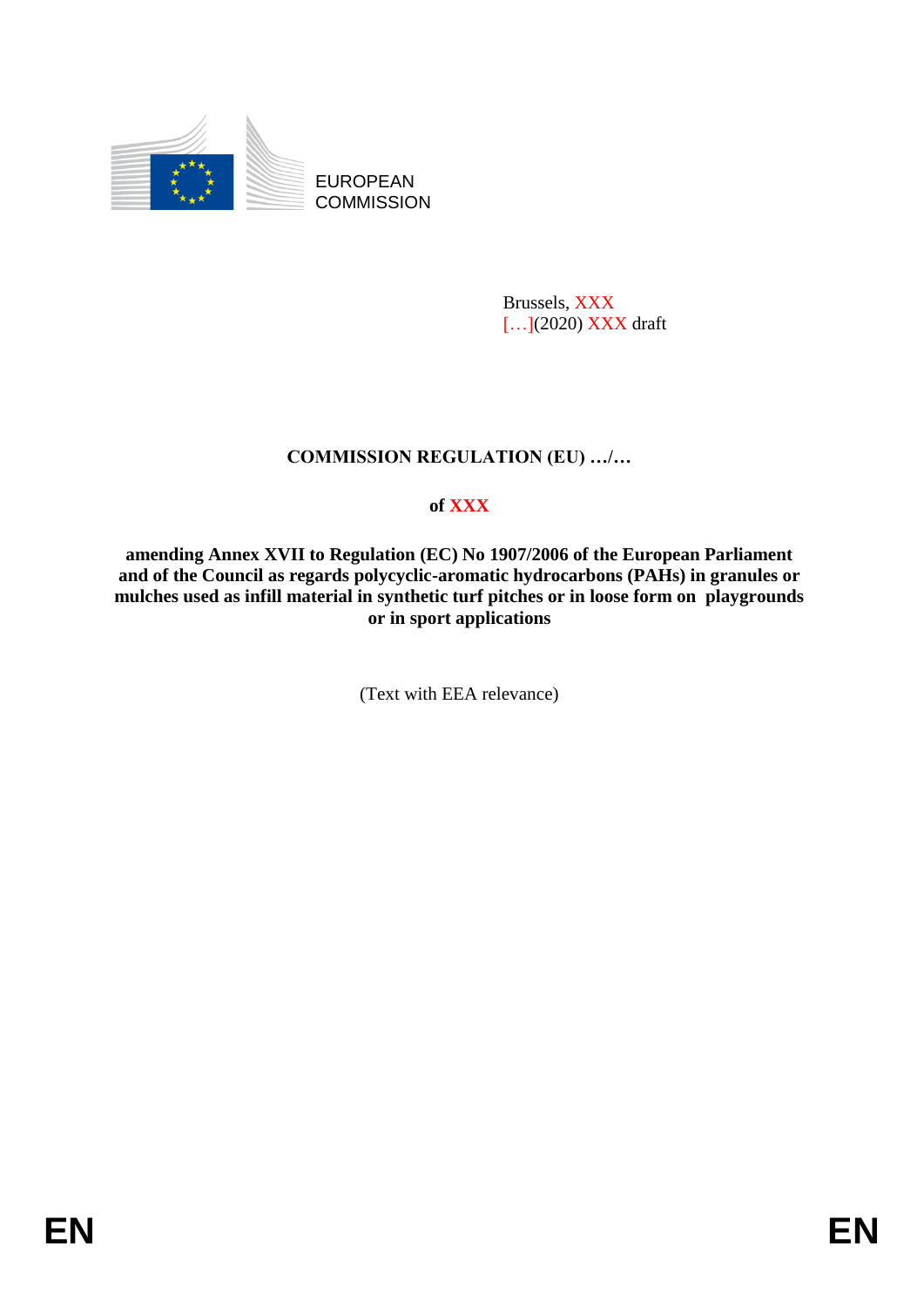### **COMMISSION REGULATION (EU) …/…**

### **of XXX**

### **amending Annex XVII to Regulation (EC) No 1907/2006 of the European Parliament and of the Council as regards polycyclic-aromatic hydrocarbons (PAHs) in granules or mulches used as infill material in synthetic turf pitches or in loose form on playgrounds or in sport applications**

#### (Text with EEA relevance)

#### THE EUROPEAN COMMISSION,

Having regard to the Treaty on the Functioning of the European Union,

Having regard to Regulation (EC) No 1907/2006 of the European Parliament and of the Council of 18 December 2006 concerning the Registration, Evaluation, Authorisation and Restriction of Chemicals (REACH), establishing a European Chemicals Agency, amending Directive 1999/45/EC and repealing Council Regulation (EEC) No 793/93 and Commission Regulation (EC) No 1488/94 as well as Council Directive 76/769/EEC and Commission Directives 91/155/EEC, 93/67/EEC, 93/105/EC and 2000/21/EC<sup>1</sup>, and in particular Article  $68(1)$  thereof,

Whereas:

- (1) Entry 50 of Annex XVII to Regulation (EC) No 1907/2006 contains restrictions with respect to eight polycyclic-aromatic hydrocarbons  $(PAHs)^2$ .
- (2) Rubber granules are used as infill material in synthetic turf pitches. Rubber granules and mulches are also used in loose form on playgrounds or in sport applications, such as golf courses, athletic arenas, horse arena footings, nature trails, or shooting ranges. Those granules and mulches originate predominantly from End of Life Tyres (ELT). One of the main concerns over the use of ELT granules and mulches is the presence of the eight PAHs in the rubber matrix. Granules and mulches are mixtures within the meaning of Article 3(2) of Regulation (EC) No 1907/2006 and hence are not covered by the existing entry 50 of Annex XVII to that Regulation. However, the eight PAHs are listed as carcinogenic category 1B in Annex VI to Regulation (EC) No 1272/2008<sup>3</sup>. Therefore, entry 28 of Annex XVII to Regulation (EC) No 1907/2006 restricts the supply of granules and mulches to the general public, if those mixtures contain PAHs at concentrations equal to or above 100 mg/kg for BaP or DBAhA, or 1000 mg/kg for the other six PAHs.

 $\mathbf{1}$ <sup>1</sup> OJ L 396, 30.12.2006, p 1.<br>Paras [alseman (BaB), Bar

<sup>2</sup> Benzo[a]pyrene (BaP), Benzo[e]pyrene (BeP), Benzo[a]anthracene (BaA), Chrysene (CHR), Benzo[b]fluoranthene (BbFA), Benzo[j]fluoranthene (BjFA), Benzo[k]fluoranthene [BkFA), Dibenzo[a,h]anthracene (DBAhA).

<sup>&</sup>lt;sup>3</sup> Regulation (EC) No 1272/2008 of the European Parliament and of the Council of 16 December 2008 on classification, labelling and packaging of substances and mixtures, amending and repealing Directives 67/548/EEC and 1999/45/EC, and amending Regulation (EC) No 1907/2006 (OJ L 353, 31.12.2008, p.1).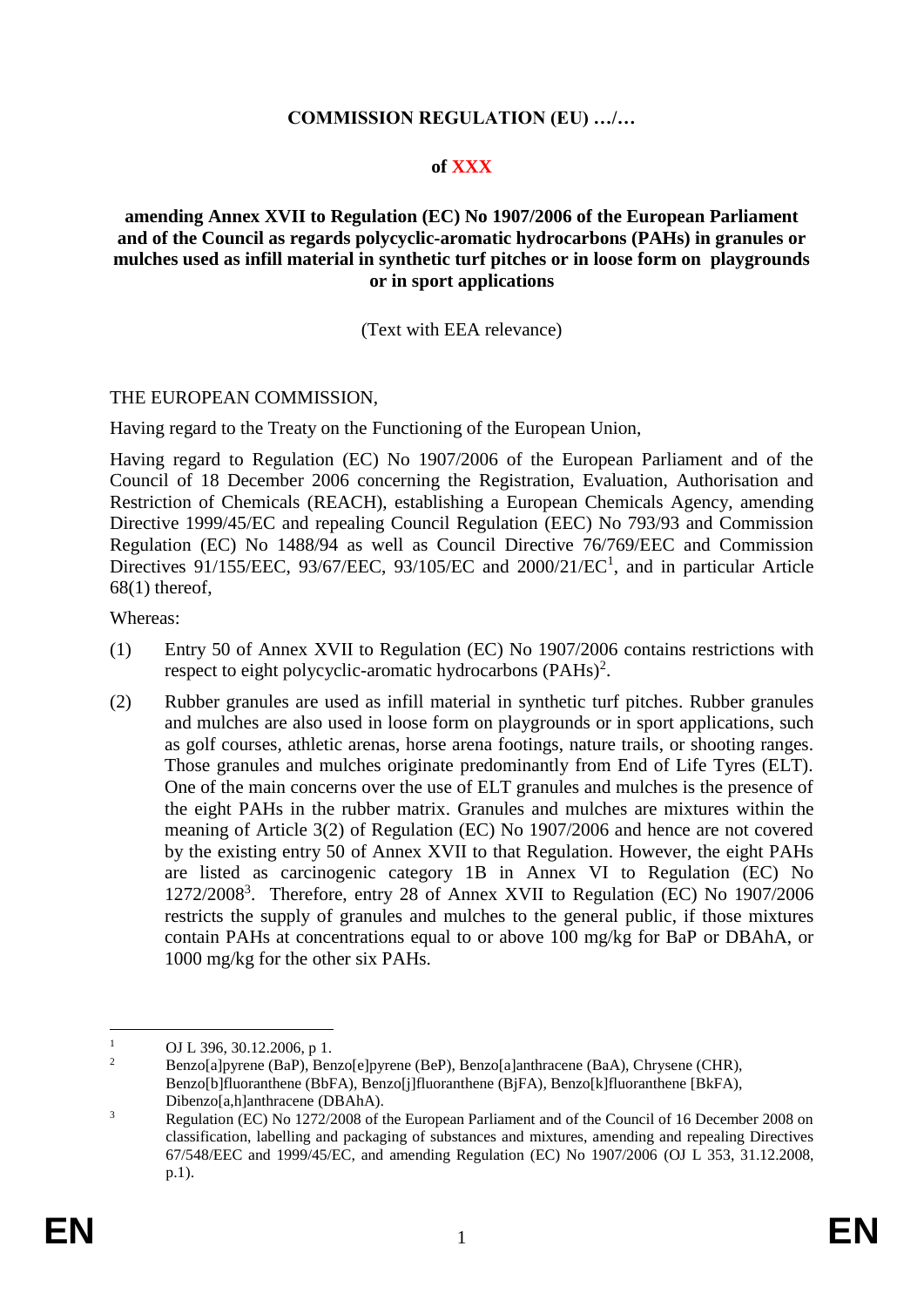- (3) To perform the risk characterisation of the granules or mulches containing the eight PAHs, the concentration limits of the individual PAHs in entry 28 of Annex XVII to Regulation (EC) No 1907/2006 cannot simply be summed up. By applying an additivity approach in accordance with the Guidance on the application of Regulation  $(EC)$  No  $1272/2008<sup>4</sup>$  and taking into account the relative contribution of the different PAHs to the PAH content in rubber granules and mulches, the maximum concentration limit for the sum of the eight listed PAHs can be calculated and is approximately 387 mg/kg<sup>5</sup>. The Rijksinstituut voor Volksgezondheid en Milieu  $(RIVM)$ <sup>6</sup> and the European Chemicals Agency (hereinafter 'the Agency')<sup>7</sup> concluded in 2017 that this calculated concentration limit for mixtures of the eight PAHs is too high to guarantee safe supply and use of these granules in synthetic turf pitches. In its evaluation, the Agency recommended lowering the concentration limit of the eight PAHs in granules used in synthetic turf pitches through a restriction under Regulation (EC) No 1907/2006 because the current concentration limits were considered too high to provide adequate protection for human health.
- (4) Based on those conclusions and evaluations, on 17 September 2018 the Netherlands (hereinafter 'the Dossier Submitter') submitted to the Agency an Annex XV dossier<sup>8</sup>, proposing a restriction on eight PAHs in granules for use as infill material in synthetic turf pitches and of granules or mulches in loose form on playgrounds or in sport applications.
- (5) The human health endpoint of utmost concern for these eight PAHs is carcinogenicity and the ability to induce genotoxic effects. For non-threshold carcinogens, a dose without a theoretical cancer risk cannot be derived. Therefore, the concentrations of the eight PAHs in granules used as infill material in synthetic turf pitches and in granules or mulches in loose form on playgrounds or in sport applications should be as low as possible.
- (6) The Dossier Submitter took into consideration various exposure scenarios related to the use of granules in synthetic turf pitches, by workers installing and maintaining the pitches and by individuals playing sports on them (professional and amateur outfield players and goalkeepers), and related to granules or mulches used in loose applications on playgrounds and in sport applications, where people and especially children may be exposed. Based on the sampling results by RIVM, excess cancer risks were estimated on the basis of the total concentration of the sum of the eight PAHs currently found in ELT infills. The concentration range found for those mixtures was from 6,7 mg/kg to 21 mg/kg.
- (7) The Dossier Submitter showed that there is an excess cancer risk for workers and general public exposed to rubber granules containing the calculated mixture concentration limit of 387 mg/kg of the sum of the eight PAHs, whereas at a much lower level of concentration the probability that an individual's exposure to the listed PAHs could result in cancer was estimated considerably lower. The Dossier Submitter concluded that for a large part of producers, concentrations of 15 to 21 mg/kg of the sum of the eight PAHs in ELT landfill are technically and economically feasible, and

 $\overline{4}$ <sup>4</sup> https://www.echa.europa.eu/documents/10162/23036412/clp\_en.pdf<br><sup>5</sup> This value should not be seen as an absolute value as it may change

<sup>5</sup> This value should not be seen as an absolute value, as it may change depending on the concentrations and relative contribution of the individual PAHs in ELT infill.

<sup>&</sup>lt;sup>6</sup> https://www.rivm.nl/bibliotheek/rapporten/2017-0017.pdf<br> $\frac{7}{4}$ 

<sup>7</sup> https://echa.europa.eu/documents/10162/13563/annex-xv\_report\_rubber\_granules\_en.pdf/dbcb4ee6- 1c65-af35-7a18-f6ac1ac29fe4

<sup>8</sup> https://www.echa.europa.eu/documents/10162/9777e99a-56fb-92da-7f0e-56fcf848cf18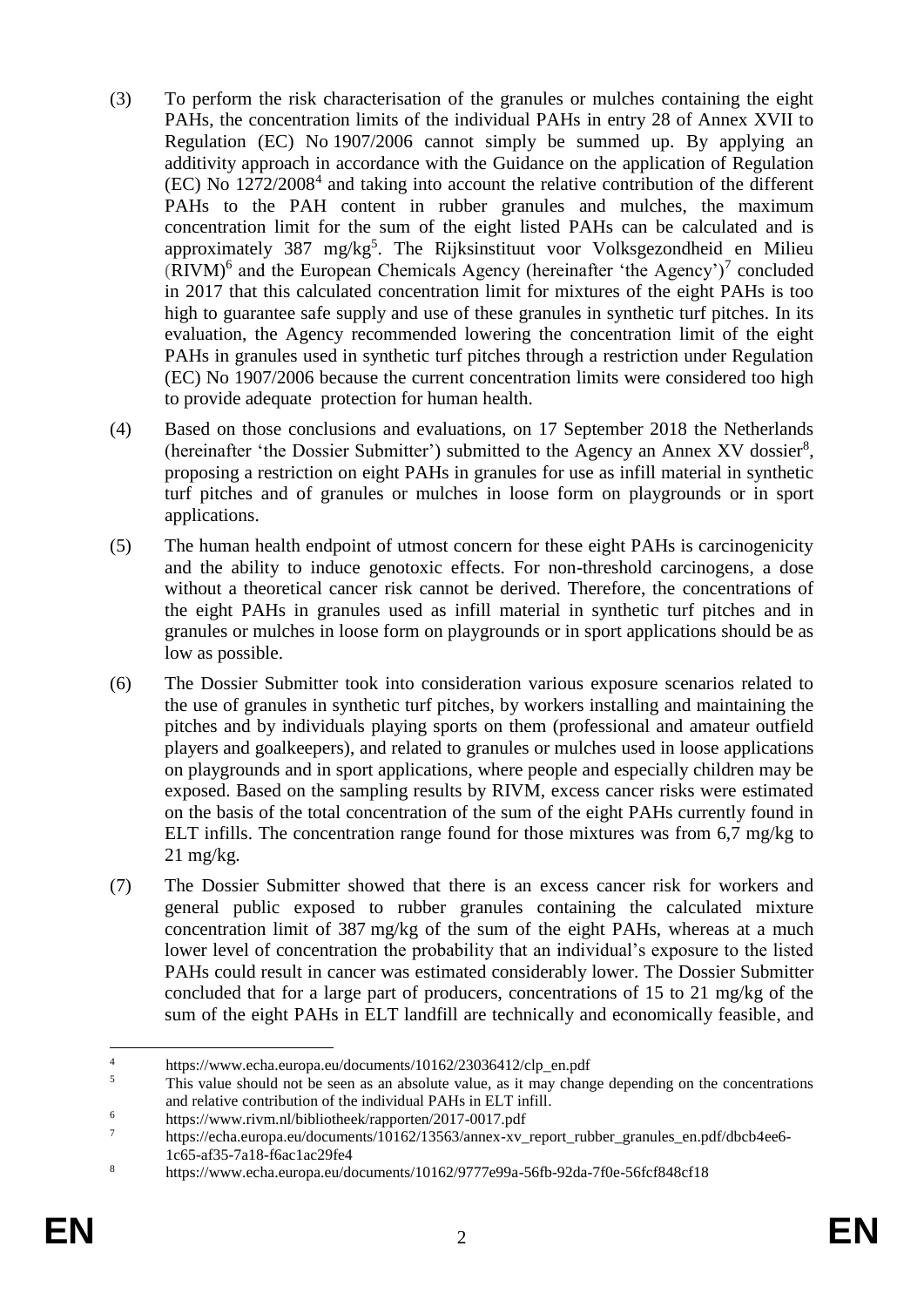proposed to apply a concentration limit of 17 mg/kg. The Dossier Submitter estimated that 95 % of the ELT-derived infill material would comply with this concentration limit.

- (8) In order to ensure safe use of any granules or mulches and avoid substitution towards alternatives that may cause the same or even greater concern for human health than recycled rubber, the Dossier Submitter suggested that the restriction should cover mixtures made of recycled rubber and of other materials, may they be virgin or recycled, synthetic or natural materials.
- (9) As the limit value of 17 mg/kg proposed by the Dossier Submitter is significantly lower than the 100-1000 mg/kg limit values that are currently applicable to the granules, the restriction would mean that some ELT-derived granule producers would have to increase the rate of compliance testing and switch to cleaner production input or cease the production of infill material. The restriction would render 5 % of the currently produced granules incompliant if the application of the restriction were to become effective immediately. Therefore, the Dossier Submitter suggested a transitional period of twelve months to allow a limited but reasonable period for downstream users (turf producers, distributors and companies installing the turf) to continue using granules that have already been supplied to them but do not comply with the proposed limit value of 17mg/kg).
- (10) On 7 June 2019, the Agency's Committee for Risk Assessment (RAC) adopted an opinion<sup>9</sup> concluding that a PAHs content in rubber granules corresponding to the calculated concentration limit for mixtures in accordance with entry 28 of Annex XVII to Regulation (EC) No 1907/2006 is unacceptable and such levels for non-threshold substances should not be permitted and they do not provide an adequate level of protection to workers and the general public. RAC agreed that the PAH content should be lowered and, recommended a concentration limit of 20 mg/kg of the sum of the eight PAHs in rubber granules. RAC reiterated that the proposed 20 mg/kg limit is not based upon the estimated risk but it is a measure aimed solely at avoiding very high PAH concentrations. RAC furthermore indicated that with respect to risk reduction there is no significant difference between choosing 17 mg/kg over 20 mg/kg, recognising that, except for smokers, the greatest exposure to the general public is not from granules and mulches but from food sources and inhaled air.
- (11) RAC agreed with the Dossier Submitter that, while no supporting information on the content of the eight PAHs in cork, thermoplastic elastomers (TPE) and ethylene propylene diene rubber (EPDM) has been provided, the proposed PAH limit should apply to any other type of synthetic pitch infill material in order to avoid similar or greater risk through regrettable substitution.
- (12) For enforcement reasons, RAC recommended that the restriction with respect to granules or mulches placed on the market for use as infill material in synthetic turf pitches and in loose form on playgrounds or in sport applications require a specific marking referring to a unique batch number. This batch number allows the traceability of the material to a tested batch placed on the market. Furthermore, RAC recommended including definitions for granules, mulches, infill material in synthetic turf pitches and use in loose form on playgrounds and in sport applications.

<u>.</u>

https://echa.europa.eu/documents/10162/0a91bee3-3e2d-ea2d-3e33-9c9e7b9e4ec5